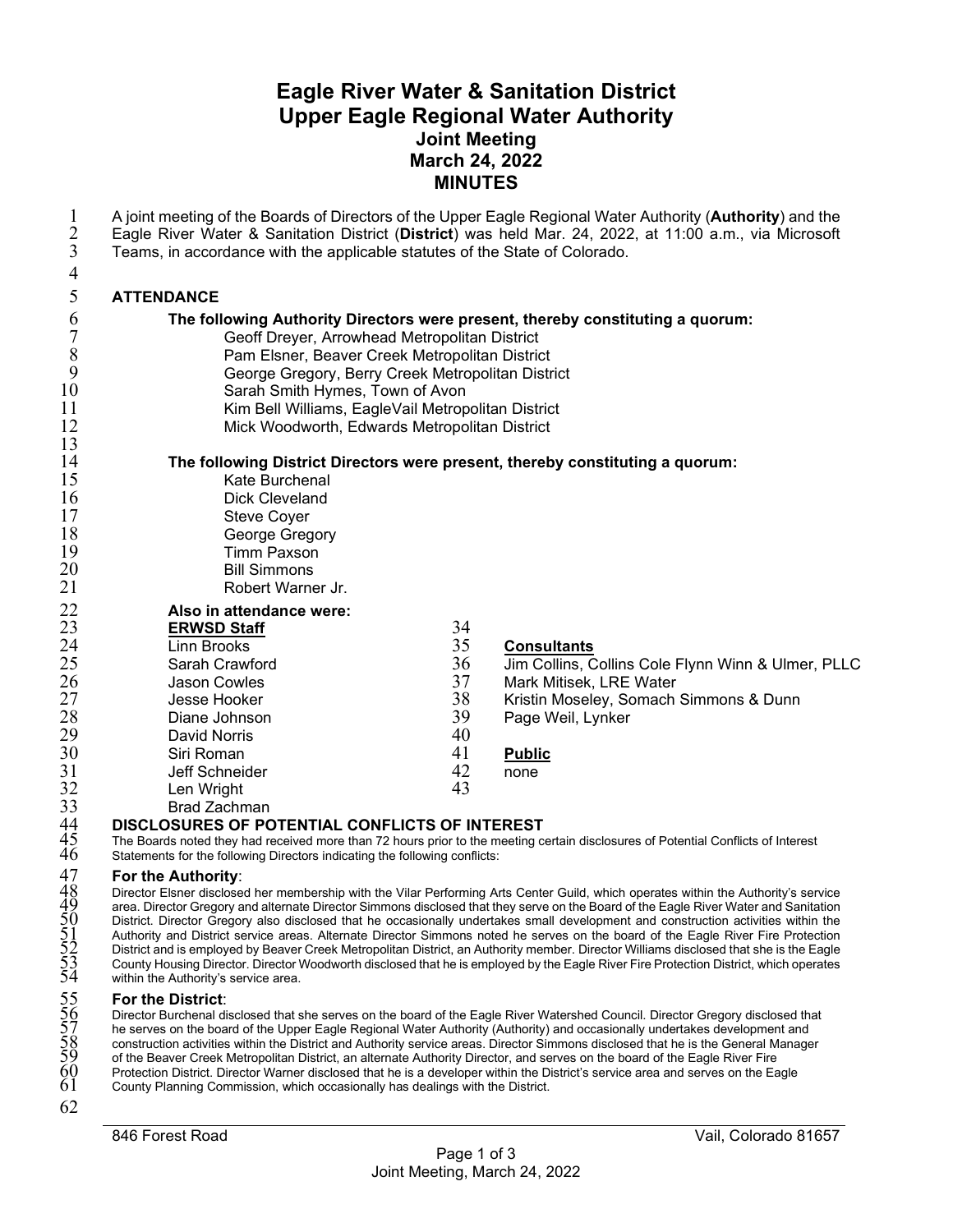#### **Eagle River Water & Sanitation District Upper Eagle Regional Water Authority**

#### **CALL TO ORDER**

- 2 Chair Simmons of the Eagle River Water & Sanitation District called the meeting to order at 11:00 a.m., Chair
- Gregory of the Upper Eagle Regional Water Authority concurred.

#### **INTRODUCTIONS**

Mr. Cowles introduced Mr. Mitisek and Mr. Weil.

### **PUBLIC COMMENT**

Public comment was called for and there was none.

### **CLIMATE IMPACTS ON LOCAL WATER SUPPLY**

- Ms. Brooks shared a PowerPoint presentation, a copy of which is attached hereto as **Exhibit A** and
- incorporated herein by this reference, about climate impacts on local water supply. She noted the speed
- of climate change had recently increased which intensifies local detrimental effects, including reducing
- 12 local water supplies. She noted conservation efforts, customer water use, pricing structures, and
- modeling results, stating that a diminishing water supply due to climate change means that our water use
- as a community needs to decrease. This decrease largely needs to come from outdoor water use as
- outdoor use has the greatest impact on local water supply.

### **EXECUTIVE SESSION**

- Mr. Collins and Ms. Moseley requested the Boards enter Executive Session to receive legal advice of
- counsel and discuss negotiations regarding the Eagle River MOU, the draft Homestake Creek Transit
- Loss Study, and Bolts Lake / Minturn matters, per §24-6-402(4)(b) and (e) C.R.S. They asked that no
- electronic record be made, as the discussion would be entirely privileged attorney-client communications.
- Upon motion duly made and seconded, it was unanimously.
- **RESOLVED** to enter Executive Session at 11:29 a.m. to receive advice of counsel and discuss negotiations regarding the Eagle River MOU, the draft Homestake Creek Transit Loss Study, and Bolts Lake / Minturn matters pursuant to §24-6-402(4)(b) and (e) C.R.S. with no electronic record created as Ms. Winn and Ms. Moseley opined the contents of the 26 discussion would contain privileged attorney-client communications.\*
- The regular meeting resumed at 12:51 p.m.

## **JOINT RESOLUTION CONCERNING REPAYMENT OF TRESTLE WORK AREA DONATION**

- Mr. Collins reviewed the Resolution, a copy of which is attached hereto as **Exhibit B** and incorporated herein by this reference. After discussion and upon motions duly made and seconded, it was unanimously
- **RESOLVED** by the Upper Eagle Regional Water Authority board to approve and accept the
- Resolution Concerning Repayment of Trestle Work Area Donation, as presented.
- **RESOLVED** by the Eagle River Water & Sanitation District board to approve and accept the Resolution Concerning Repayment of Trestle Work Area Donation, as presented.
- Directors expressed gratitude for the Donor's foresight that stimulated the progress made on the Bolts
- 846 Forest Road Vail, Colorado 81657 Lake project and asked Mr. Collins to convey their heartiest and most sincere appreciation to the Donor.

Page 2 of 3

Joint Meeting, March 24, 2022